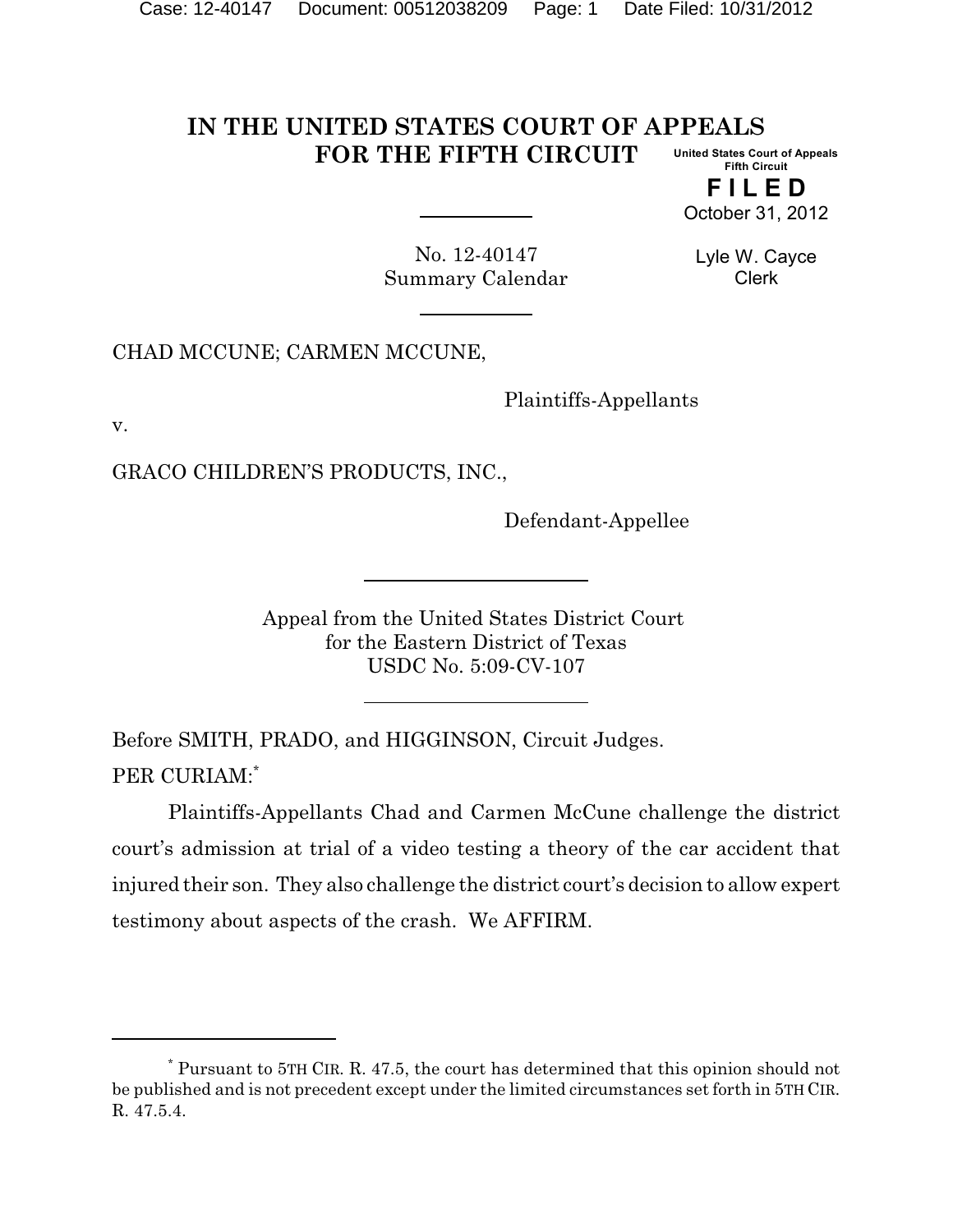# 1. Facts and Proceedings

Four-year-old J.M. sat in a car seat in his mother's SUV when she crashed the vehicle into a farm tractor on July 29, 2007.<sup>1</sup> J.M. lurched forward at impact, suffering contusions, lacerations, and spinal injuries at the neck. He became a paraplegic.

J.M.'s parents (the "McCunes") filed a lawsuit on July 29, 2009 against the car seat manufacturer, Graco Children's Products, Inc. They alleged that a defect in Graco's "TurboBooster" seat caused J.M.'s injuries.

At trial the parties agreed that the McCune family had properly installed J.M.'s seat. They also agreed that the impact caused the left armrest—which helps a child use seat belts designed for adults—to detach from the seat.

The parties disagreed on the position of the shoulder belt at impact. The McCunes argued that J.M. wore his shoulder belt across the front of his body at impact. They contended that a defect in the car seat caused the shoulder belt to tear the armrest from the seat, allowing J.M. to roll out of the belt and pitch forward.

Graco argued that J.M. wore his shoulder belt behind his back at impact. The company contended that it was this misuse of the belt that explained his injuries. They added that the detachment of the armrest was not significant because the armrest was a "comfort feature for the child" that provided "no restraint of the torso."

Engineer William Van Arsdell was one of Graco's key experts. He testified that the car seat's armrest could not detach if the belt was in front, and that J.M.'s belt was behind his back at impact. He also said that a child would not roll out of a shoulder belt worn in front even if the armrest detached.

 $1$  J.M.'s mother, Carmen McCune, was apparently distracted and driving faster than the speed limit.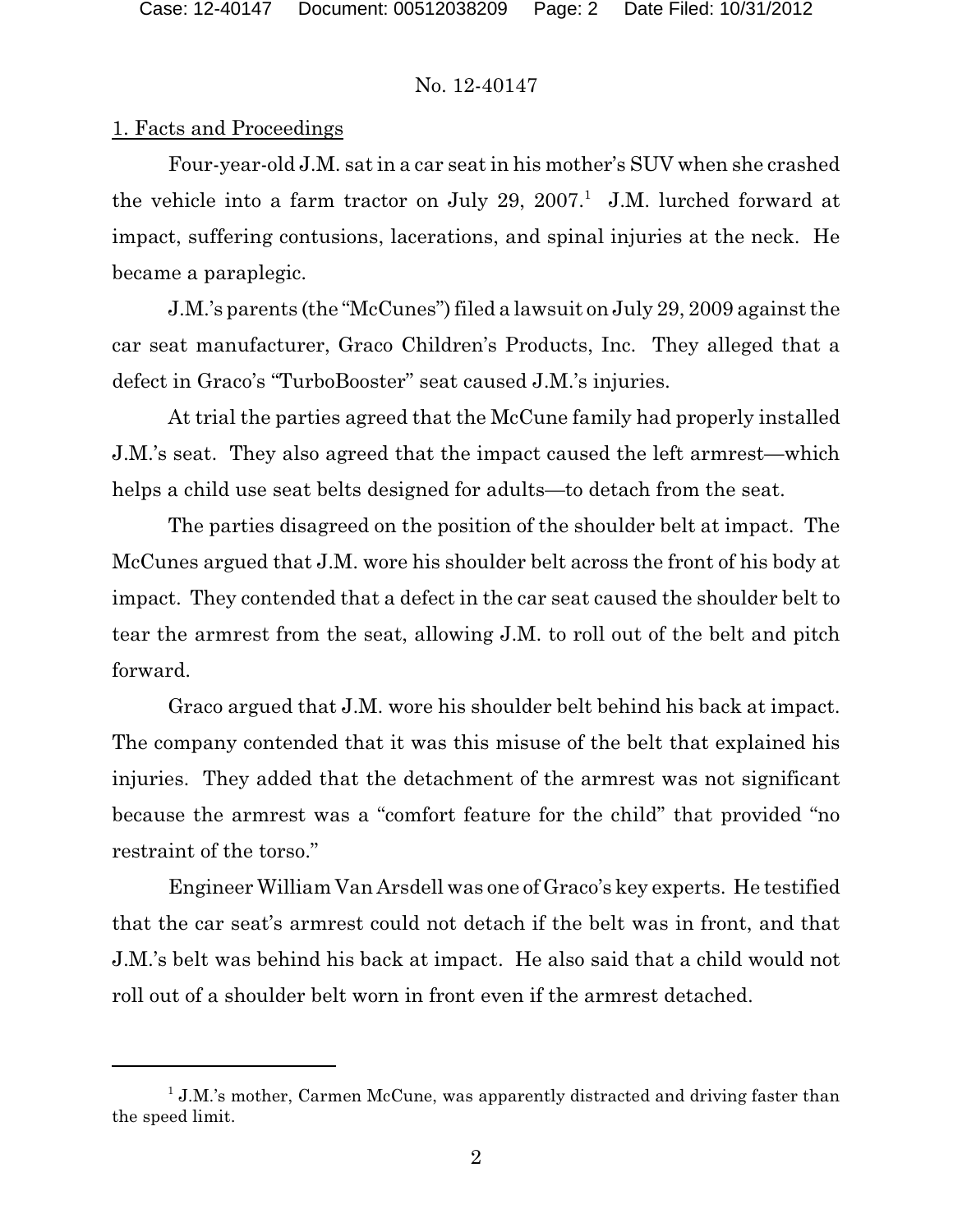Van Arsdell based his testimony on physical evidence and six "sled tests" he created.<sup>2</sup> He sought to "recreate" the forces of the accident" with the tests in order to better understand the physics of the crash.<sup>3</sup> As a result, he used the same SUV and car seat models involved in the accident, along with a crash test dummy approximating J.M.'s height and weight. He played video of each test during his testimony.<sup>4</sup>

Van Arsdell testified that the armrest did not detach in the three tests in which he placed the belt across the front of the dummy and properly installed the armrest. The armrest also did not detach when he weakened the armrest but put the belt in front, and when he properly installed the armrest but put the belt in the back.

Van Arsdell still wanted to create a test in which the armrest detached and the dummy rolled out of the shoulder belt. Van Arsdell explained that he "wanted to understand what effect the armrest coming out would have on the marks and on rollout, because as you've heard time and time again here, plaintiffs have suggested that the armrest coming out caused [. . . J.M.] to roll out of the belt."

 $2$  The physical evidence Van Arsdell examined included the actual vehicle and seat involved in the crash, testing and design documents for the car seat, official reports concerning the crash, and photographs of the accident scene.

 $3$  The government had not tested an SUV crashing into a farm tractor.

<sup>&</sup>lt;sup>4</sup> Graco did not just rely on Van Arsdell's tests to suggest misuse of the shoulder belt. Instead, it showed that J.M.'s mom had indicated on a social networking website that J.M. took his shoulder belt off before the crash. Graco also had experts Van Arsdell and Catherine Corrigan, a biomechanical engineer, testify that: (1) there were no marks on J.M.'s body suggesting that he pressed up against a shoulder belt; (2) the pattern of injuries indicated that he jackknifed over the lap belt; and (3) the marks on the belt were consistent with behind-theback placement.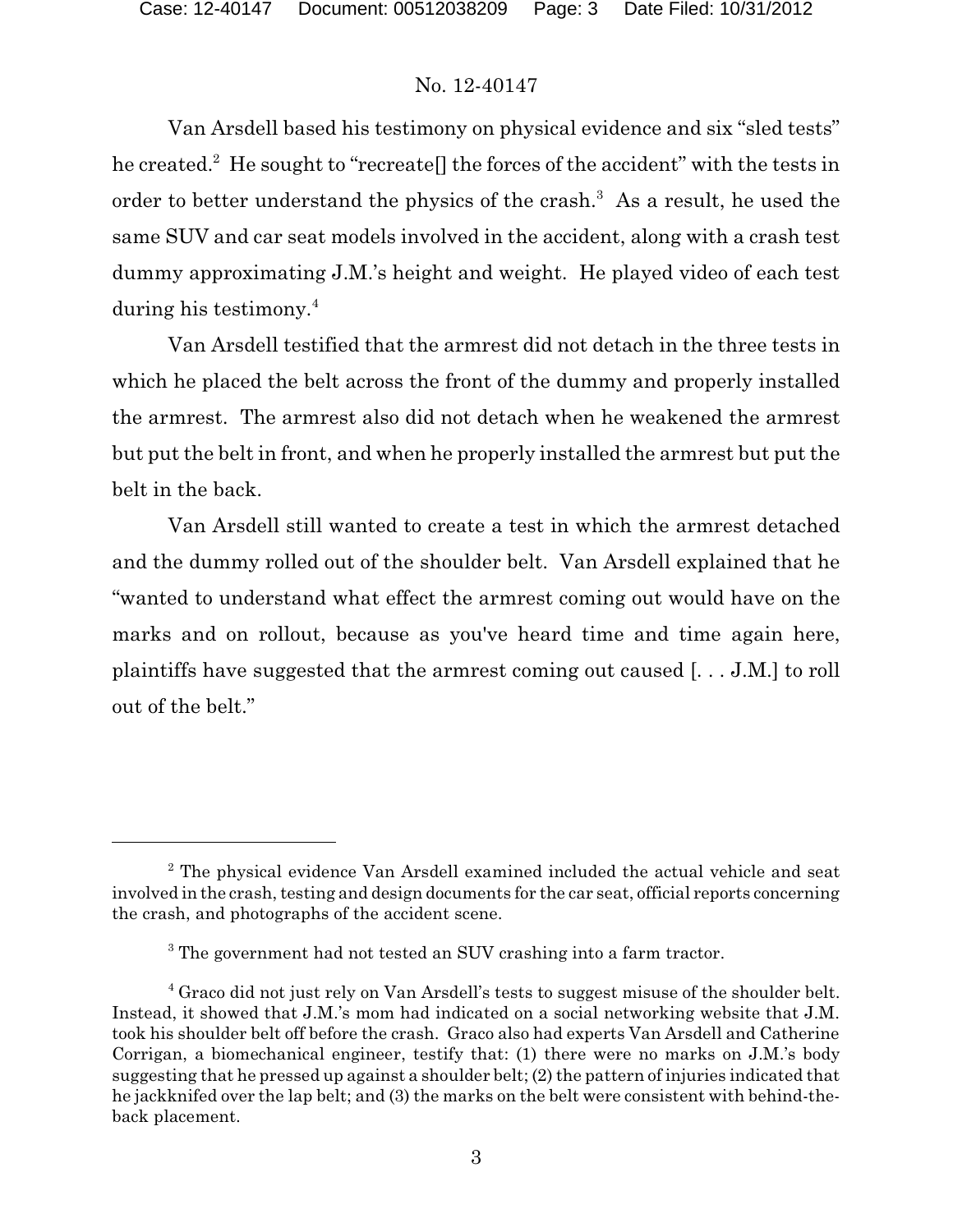Van Arsdell testified that, as a result, he placed the shoulder belt behind the dummy's back in Test 6, loosened the lap belt, removed screws from the armrest, and snapped the armrest out of place.

The Test 6 video was played during Van Arsdell's testimony. The video shows the armrest detaching from the car seat and the dummy's upper torso lurching forward before recoiling and slamming into the dummy's legs. The video lasts about 20 seconds, and resembles in style the first five test videos.

The McCunes had sought to bar the Test 6 video, and testimony about the video, in a pre-trial motion.<sup>5</sup> At trial, they renewed their objection.

The district court overruled the McCunes' objection to the video. The district court then repeated its pre-trial offer to give the jury a limiting instruction regarding the video. The McCunes rejected the offer, believing that the limiting instructions would not cure the purported prejudice. $6$  They also wanted to preserve their right to appeal the use of the video.

The McCunes proceeded to question Van Arsdell about Test 6 on crossexamination, but only to highlight that the dummy's injuries in the video differed from those suffered by J.M. The McCunes also chose to play Test 6 in both their closing argument and rebuttal to illustrate aspects of the accident.<sup>7</sup>

The jury rendered a verdict against the McCunes on August 24, 2011, finding that the car seat was not the "producing cause" of J.M.'s injures.

On appeal the McCune's raise two evidentiary issues: (1) whether the district court erred in allowing Graco's experts to testify that the placement of

<sup>&</sup>lt;sup>5</sup> The McCunes also had unsuccessfully challenged Van Arsdell's credentials.

 $6$  The district court still warned in its jury instructions that "slides and visual aids are not evidence; they are used for the limited purpose of assisting with case presentation and in an effort to help you follow the evidence presented over the course of the trial."

<sup>&</sup>lt;sup>7</sup> Graco referenced Test 6 in its closing argument when discussing marks left on the belt, but did not play the video.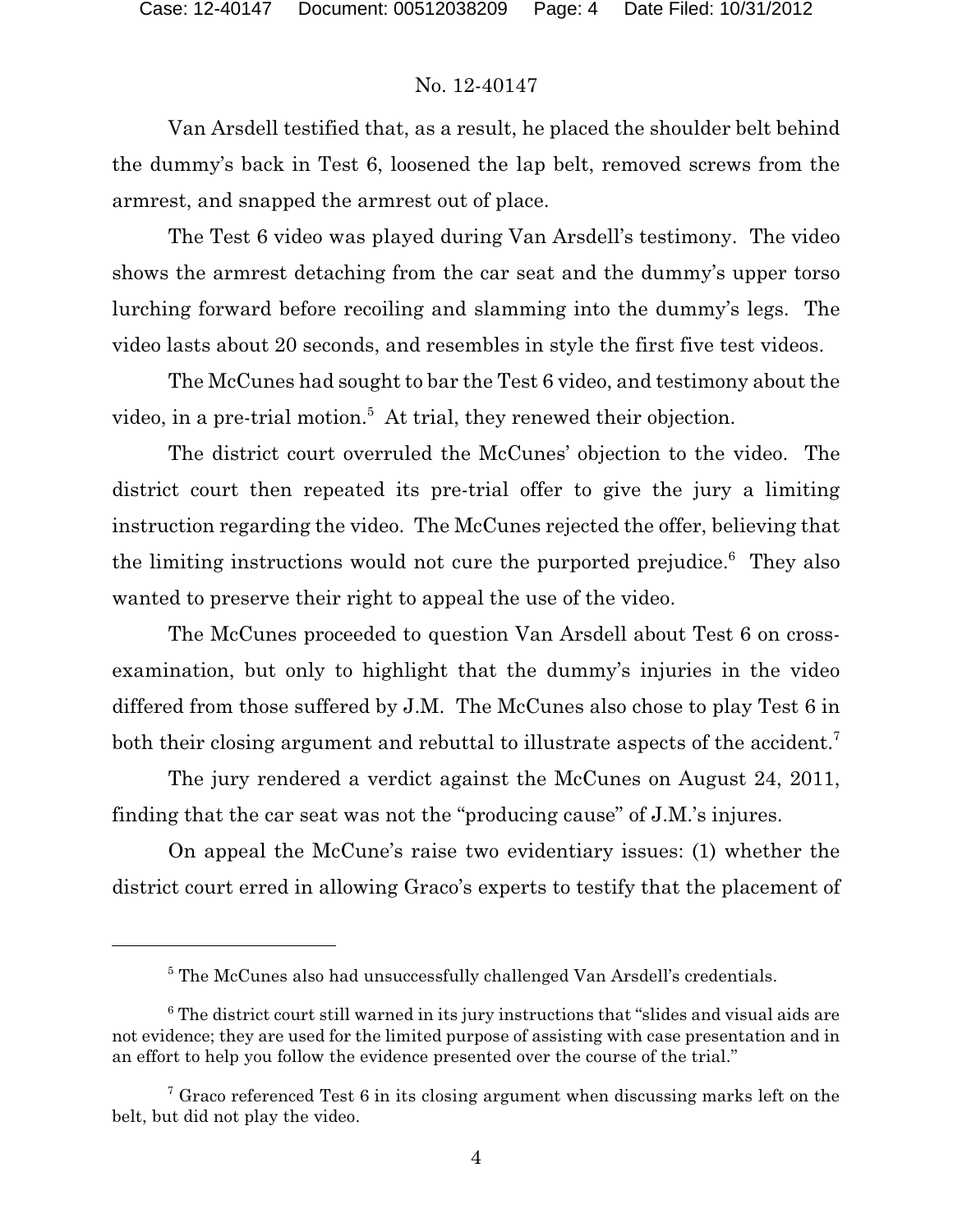the shoulder belt caused J.M.'s injuries when there was no reliable, scientific basis to show that a behind-the-back belt could ever tear out a properly installed TurboBooster armrest and when there was no factual foundation that the belt was behind J.M.'s back; and (2) whether the district court erred in allowing the jury to see and consider the results of a test performed by Graco that recreated an accident consistent with Graco's behind-the-back causation theory.

#### 2. Standard of Review

This court reviews a district court's evidentiary rulings for abuse of discretion. *E.E.O.C. v. Manville Sales Corp.*, 27 F.3d 1089, 1092-93 (5th Cir. 1994), *cert. denied*, 513 U.S. 1190 (1995). A district court abuses its discretion when a ruling is "based on an erroneous view of the law or a clearly erroneous assessment of the evidence." *Bocanegra v. Vicmar Servs., Inc.*, 320 F.3d 581, 584 (5th Cir. 2003), *cert*. *denied*, *Sandoz v. Bocanegra*, 540 U.S. 825 (2003). Even if there is an abuse of discretion, the district court's error is harmless and not reversible "unless the ruling affected substantial rights of the complaining party." *Id*.

### 3. The Experts' Testimony

The district court must ensure under Fed. R. Evid. 702 that expert opinion testimony "rests on a reliable foundation and is relevant to the task at hand." *Daubert v. Merrell Dow Pharm., Inc*., 509 U.S. 579, 597 (1993). The testimony is relevant if it helps "the trier of fact to understand the evidence or to determine a fact in issue." Fed. R. Evid. 702(a); *see also Daubert,* 509 U.S. at 591-92. The testimony is reliable if the expert bases the testimony on "sufficient facts or data," uses "reliable principles and methods," and "reliably applie[s] the principles and methods to the facts of the case." Fed. R. Evid. 702(b)-(d); *see also Daubert*, 509 U.S. at 593-94.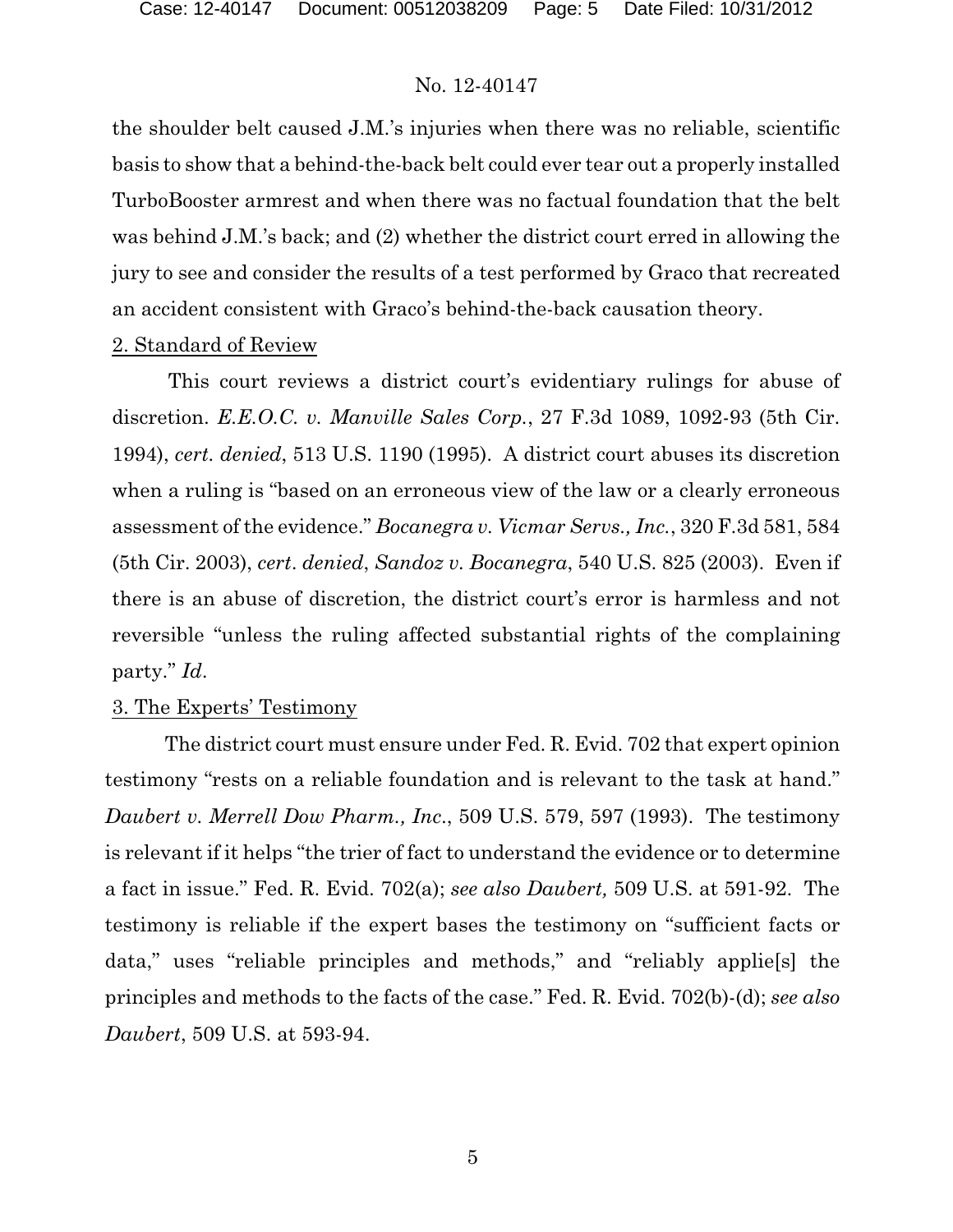Here, the McCunes argue that the district court abused its discretion in allowing Graco's experts to testify that the shoulder belt was behind J.M.'s back and that a belt in such a position could tear out the car seat's armrest.<sup>8</sup>

The district court did not abuse its discretion in allowing Graco's experts' testimony concerning the seat belt and armrest because the testimony was relevant and rested on a reliable foundation. The experts' testimony was relevant because testimony about the position of the belt, and the armrest detachment, helped the jury to understand the key issue at trial: whether the car seat was a producing cause of J.M.'s injuries. The position of the belt was relevant because Graco argued that it was the placement of the belt, and not a defect in its seat, that caused J.M.'s injuries. The armrest detachment was relevant because the McCunes argued that the detachment was a defect that allowed J.M. to roll out of the shoulder belt.

The experts' testimony rested on a reliable foundation because they based their conclusions on both tests exploring crash conditions and their analysis of the physical evidence from the accident.

Van Arsdell explained in detail the methodology of the tests before showing the videos.<sup>9</sup> He testified, for example, that the tests used the same vehicle and car seat models involved in the accident, along with a dummy that approximated J.M.'s height and weight.<sup>10</sup>

<sup>&</sup>lt;sup>8</sup> The McCunes do not elaborate on this argument in their briefs. They also do not explain whose testimony they are challenging, although it appears that they focus on statements made by experts William Van Arsdell and Catherine Corrigan.

 $9$  Graco contends that the McCunes waived their right to challenge the admissibility of Van Arsdell's opinion about the placement of the shoulder belt because the McCunes did not raise the issue in their pre-trial *Daubert* motion. However, the McCunes appeared to challenge the behind-the-back shoulder belt theory in a pre-trial motion in limine. As a result, it appears that the they preserved their claim of error. Fed. R. Evid. 103(a).

 $10$  The McCunes apparently found the test videos reliable enough to play during their closing argument and rebuttal to illustrate various aspects of the crash.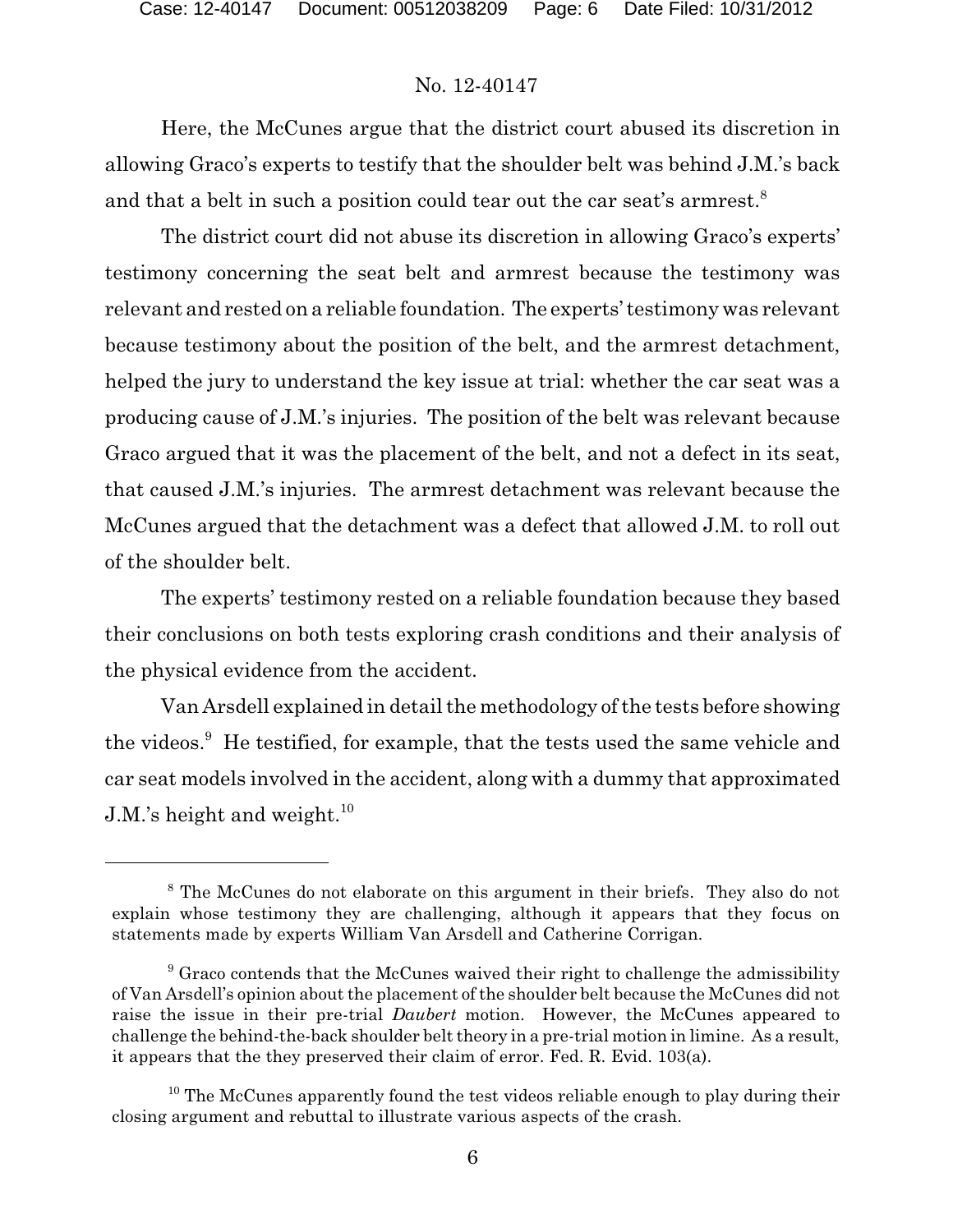Van Arsdell did not, however, just base his conclusions on the videos. Van Arsdell testified that he examined the vehicle and the seat, read design documents and official reports, viewed photographs of the accident scene, and conducted a "surrogate study" to help ascertain J.M.'s position at impact. Likewise, Van Arsdell and expert Catherine Corrigan testified that there were other indications based on the physical evidence from the crash that the belt was behind J.M.'s back: there were no marks on J.M.'s body suggesting that he pressed up against a shoulder belt; the pattern of injuries indicated that he jackknifed over the lap belt; and the marks on the belt were consistent with behind-the-back placement.

The McCunes are correct that none of Van Arsdell's tests showed a behindthe-back belt tearing the armrest from the seat. The tests do suggest, however, that the behind-the-back placement could stress the armrest, and that a properly worn shoulder belt could not detach the armrest.<sup>11</sup> Moreover, Graco presented testimony that the detachment was not significant because the armrest is a "comfort feature for the child" that provides "no restraint of the torso." As a result, the tests' failure to show a behind-the-back belt tearing out a properly installed armrest is not, as the McCunes suggest, a smoking gun.

In sum, the district court did not abuse its discretion in admitting Graco's experts' testimony about the belt position and armrest detachment because the testimony was relevant and rested on a reliable foundation.

#### 4. Test Video 6

A district court has "wide discretion to admit evidence of experiments conducted under substantially similar conditions" as the underlying accident.

 $11$  The armrest did not detach in any of Van Arsdell's tests in which he placed the shoulder belt in the proper position. The Test 3 video—simulating the more moderate collision forces suggested by the McCunes—shows the behind-the-back shoulder belt pulling up on the armrest, but not causing detachment.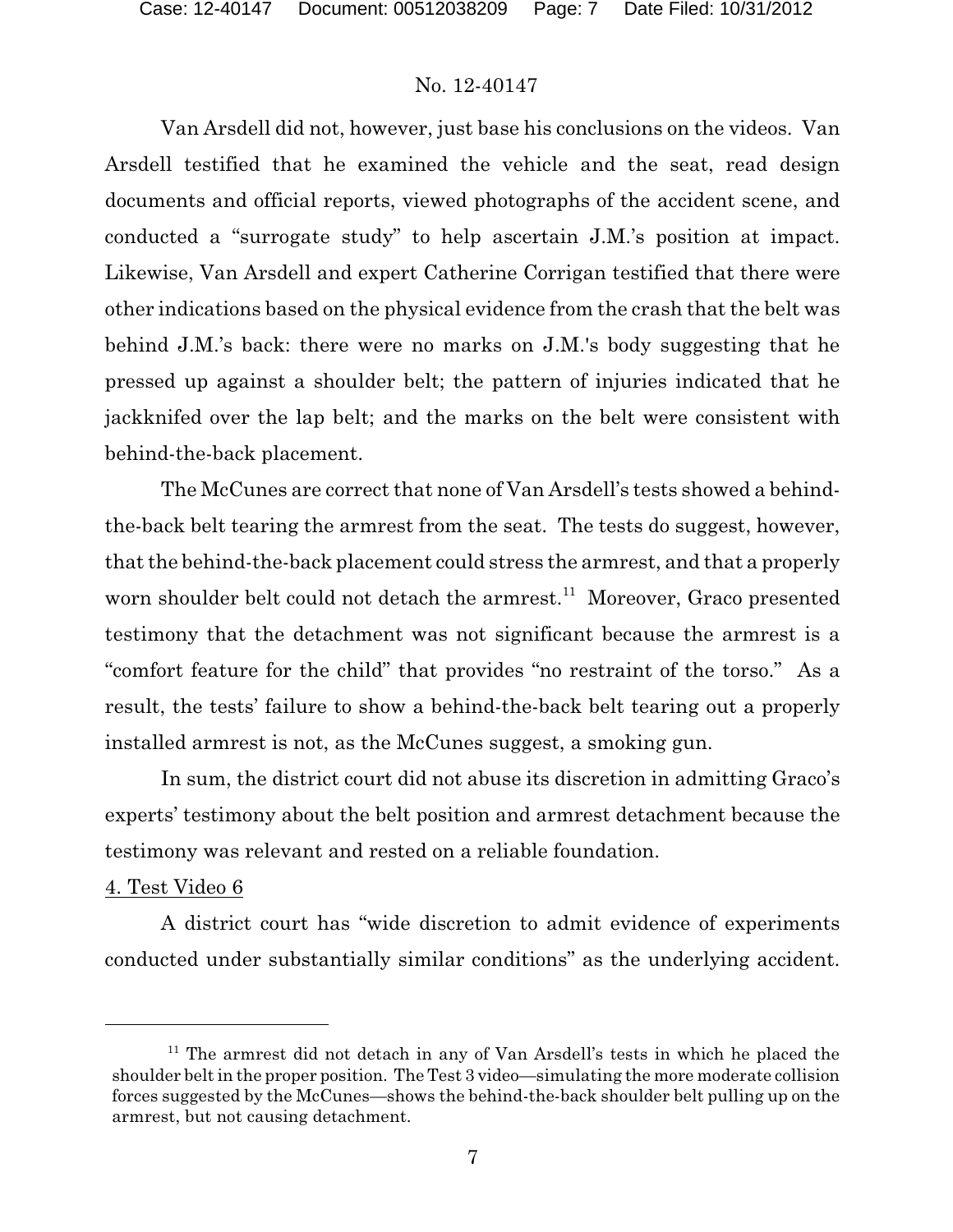*United States v. Norris*, 217 F.3d 262, 270 (5th Cir. 2000) (quoting *Barnes v. Gen. Motors Corp.*, 547 F.2d 275, 277 (5th Cir. 1977)). If a party offers the demonstrative evidence only as an illustration of general scientific principles, however, and not as a re-enactment of disputed events, it need not pass this "substantial similarity" test. *Muth v. Ford Motor Co.*, 461 F.3d 557, 566 (5th Cir. 2006). The district court may still, of course, exclude demonstrative evidence if the danger of unfair prejudice or confusion posed by the evidence substantially outweighs its probative value. Fed. R. Evid. 403.

Here, the McCunes argue that the district court abused its discretion in admitting Test 6 because the video was a re-enactment that was not substantially similar to the underlying accident. The McCunes contend—and Graco does not dispute—that the test differed from the accident because expert Van Arsdell weakened the armrest. They add that Van Arsdell confused the jury into thinking that the test was a re-enactment of the accident by using the same vehicle and car seat models involved in the crash, and by testifying that the tests sought to "recreate" the accident.

The McCunes also argue that *Barnes* controls the facts in this case. In *Barnes*, the plaintiff claimed that defective engine mounts caused his injuries in a car accident. *Barnes*, 547 F.2d at 276. The plaintiff's expert created a test "purport[ing] to simulate the circumstances" of the accident showing that the engine mounts were defective, yet used a test vehicle that did not even include the mounts. *Id*. at 277-78. This court held that the admission of visual evidence of the experiment was in error because, without the mounts, the experiment "had no probative value" and instead "merely demonstrated well known physical happenings resulting from universally accepted principles disputed by no one." *Id*. at 277.

The district court did not abuse its discretion in allowing Graco to play and discuss the Test 6 video because the video did not re-enact the accident.